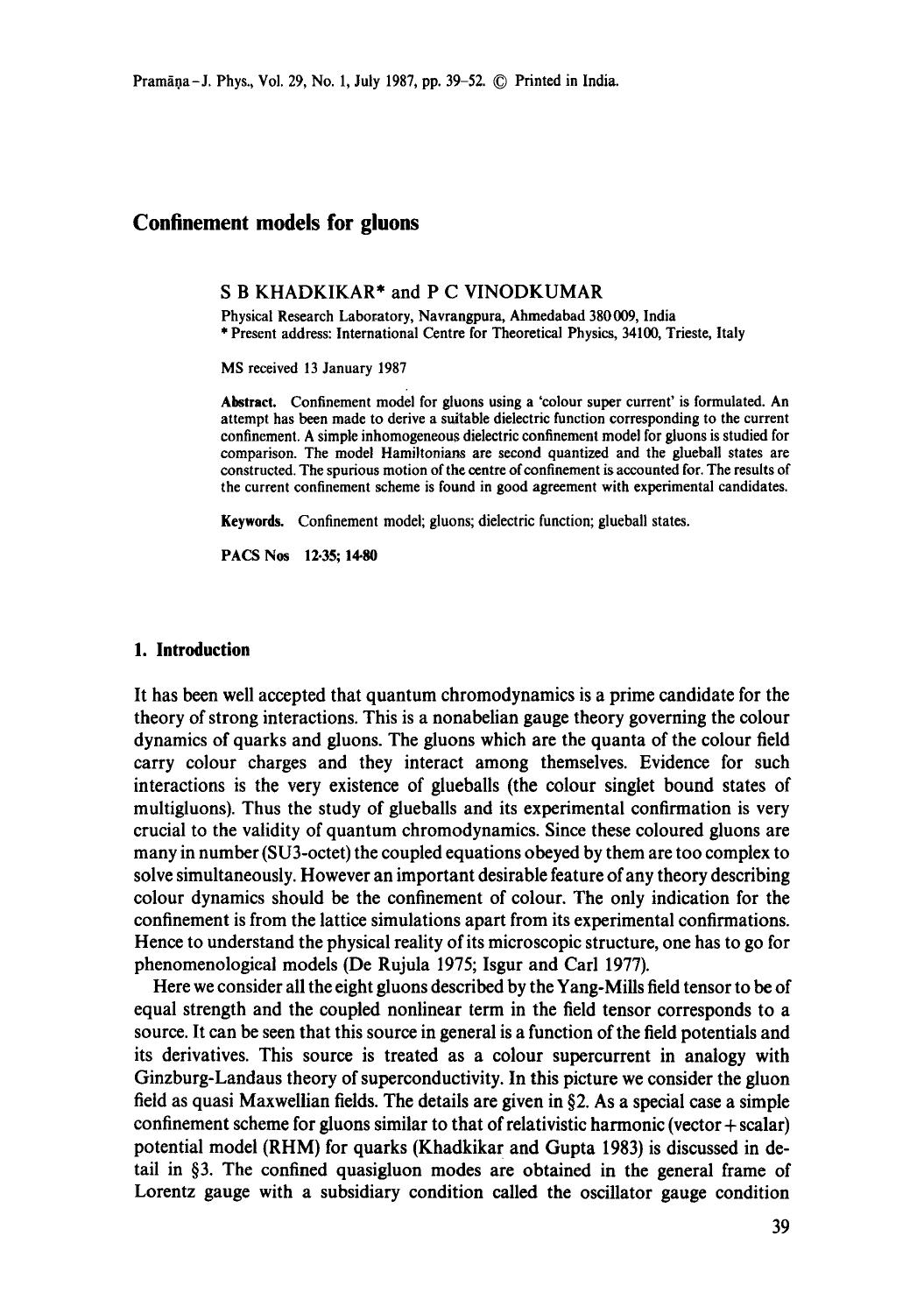(Khadkikar 1985). These confined modes are quantized and the energies are calculated. In §4 we obtain a dielectric function corresponding to the source current so that the scheme corresponds in line with the dielectric confinement model proposed by Lee (1979). The dielectric function that we have obtained is in general non-local and inhomogeneous. As the dynamical dependence is neglected the function reduces to that of a simple inhomogeneous dielectric medium. The confinement model for the quasigluons in such a dielectric medium is discussed in §5.

The phenomenology of glueballs is described in §6 and the di-gluon and tri-gluon colour singlet states are constructed which account for the spurious motion of the centre. Finally the parameter is fixed by fitting iota( $0^{-+}$ ) 1440 MeV as a di-gluon glueball candidate and all other low-lying di-gluon and tri-gluon states are predicted. Finally we discuss our results in  $\S7$  with the present status of the experimental results and compare them with the naive bag model results for glueballs.

#### **2. Gluons as quasi-Maxweilian field potentials**

For a pure colour gluon field the Lagrangian density is given by the Yang-Mills field tensor,

$$
\mathscr{L} = -1/4F_{\mu\nu}^l F_{\mu\nu}^l,\tag{1}
$$

where  $F_{uv}^l = f_{uv}^l + G_{uv}^l$ , (2)

with 
$$
f_{\mu\nu}^l = \partial_\mu A_\nu^l - \partial_\nu A_\mu^l,
$$
 (3)

and  $G_{\mu\nu}^l = gf^{lmn} A_{\mu}^m A_{\nu}^n$ , (4)

the colour indices  $(l, m, n)$  carry 1, 2, ..., 8 and  $(\mu, \nu)$  are the four-vector indices. By variational principle the equation of motion for the field is obtained as

$$
\partial_{\mu} F^{l}_{\mu\nu} + gf^{lmn} A_{\mu}^{m} F^{n}_{\mu\nu} = 0. \tag{5}
$$

Substituting for  $F_{uv}^n$  from (2) to (4) we get

$$
\partial_{\mu} f_{\mu\nu}^{l} = -gf^{lmn} \left[ A_{\mu}^{m} \partial_{\mu} A_{\nu}^{n} + \partial_{\mu} A_{\mu}^{m} A_{\nu}^{n} + A_{\mu}^{m} \partial_{\mu} A_{\nu}^{n} - A_{\mu}^{m} \partial_{\nu} A_{\mu}^{n} + gf^{nl'm'} A_{\mu}^{m} A_{\nu}^{l'} \right],
$$
\n
$$
(6)
$$

g is the coupling constant;  $f^{lmn}$  is the SU(3) structure constant. The right side of the equation can be considered as a supercurrent of the colour gluons in analogy with the Ginzburg Landaus theory of superconductivity. In an external gluon field the low momentum approximation, say,  $A<sub>u</sub><sup>l</sup>$  corresponding to the confinement, this colour supercurrent is assumed as

$$
J_v^l = \theta_{\mu\nu} A_\mu^l \tag{7}
$$

similar to that of the London equation in superconductivity. With this picture we treat the gluon field  $A^l_\mu$  as a quasi-Maxwellian field potentials satisfying the dynamical equation

$$
\partial_{\mu} f_{\mu\nu}^{i} = -J_{\nu}^{i}.
$$
 (8)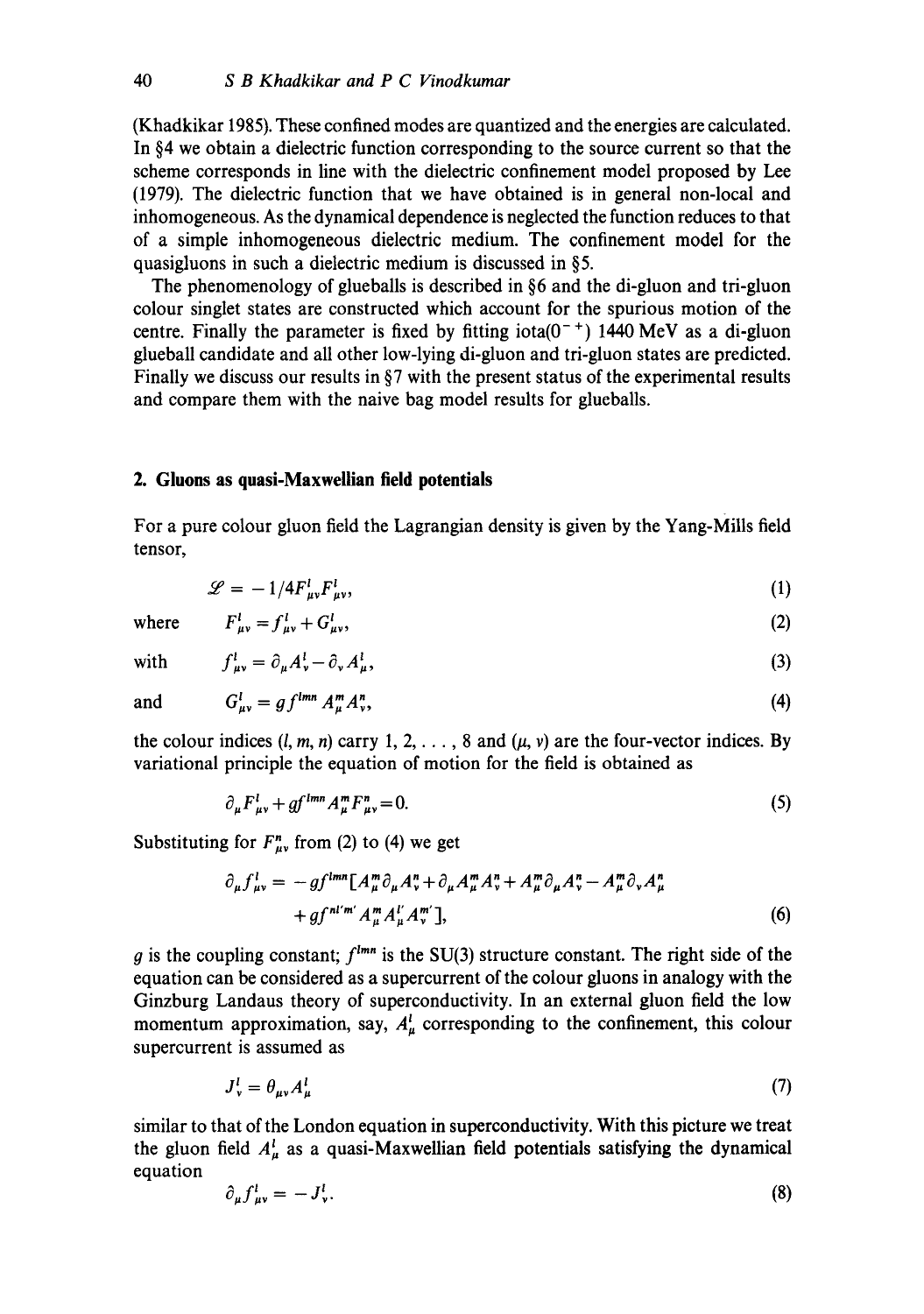#### **3. Current confinement model for gluons (CCM)**

In this section we consider the gluon fields in a quasi-Maxwellian theory with a confinement current assumed to be similar to that in (7)

$$
J_{\mu} = \theta_{\mu\nu} A_{\nu} \tag{9}
$$

where  $A_v = (A, \Phi)$ .

For simplicity and in analogy with the relativistic harmonic confinement model (RHM) for quarks (Khadkikar and Gupta 1983) we choose

$$
\theta_{\mu\nu} = -\delta_{\mu\nu}\theta_{\mu} \tag{10}
$$

and 
$$
\theta_{\mu} = 2\alpha \delta_{\mu 0} - \alpha^2 r^2
$$
. (11)

The Lagrangian density for this quasi-Maxwellian gluons can now be written as

$$
\mathcal{L} = -\frac{1}{4} f_{\mu\nu} f_{\mu\nu} + \frac{1}{2} \theta_{\mu\nu} A_{\mu} A_{\nu} + \frac{1}{2} (\partial_{\mu} A_{\mu})^2, \tag{12}
$$

 $f_{\mu\nu} = \partial_{\mu} A_{\nu} - \partial_{\nu} A_{\mu}$  (13)

$$
\quad \text{where} \quad
$$

is the quasi-colour gluon field tensor. Here the colour labels are omitted since all the fields carry the same colour index.

From the variational principle,

$$
\delta \int \mathcal{L} \, \mathrm{d}^3 r \, \mathrm{d}t = 0,\tag{14}
$$

we find the field equation for the vector potential A as

$$
-\nabla^2 \mathbf{A} + \theta \mathbf{A} + \ddot{\mathbf{A}} = 0 \tag{15}
$$

with the Lorentz gauge condition

$$
\partial_{\mu}A_{\mu} = \nabla \cdot \mathbf{A} + \Phi = 0 \tag{16}
$$

where the number of dots above the variable represents the order of time derivatives.

To carry out the quantization in the Lorentz gauge we observe that  $\Phi$  is a dependent variable. The conjugate momentum of A is

$$
\mathbf{P} = \dot{\mathbf{A}} + \nabla \Phi \tag{17}
$$

and that of  $\Phi$  is

$$
\pi = \nabla \cdot \mathbf{A} + \Phi = 0 \tag{18}
$$

as given by (16). Consequently all the time derivatives of (18) also vanish, i.e.

$$
\dot{\pi} = \frac{\partial \mathcal{L}}{\partial \Phi} = -\nabla \cdot (\dot{\mathbf{A}} + \nabla \Phi) + \theta' \Phi = 0.
$$
 (19)

Thus from (17) and (19), we have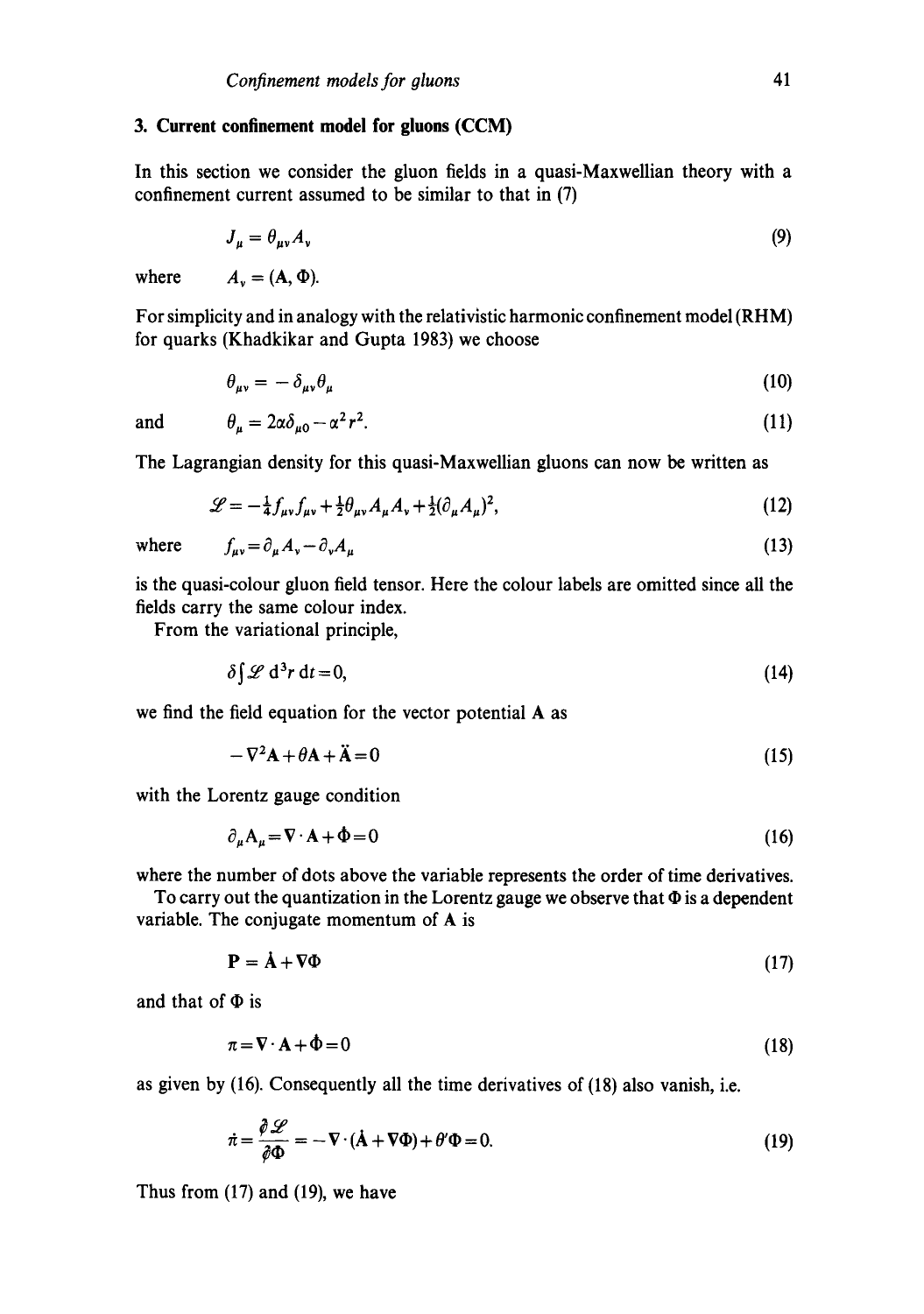$$
\Phi = (\nabla \cdot \mathbf{P})/\theta',\tag{20}
$$

where  $\theta$  and  $\theta'$  are the vector and scalar components of  $\theta_u$  associated with A and  $\Phi$  of  $A_u$ respectively. Eliminating  $\Phi$  from (16) and (17),

$$
\nabla \cdot \mathbf{A} + (\nabla \cdot \mathbf{P})/\theta' = 0 \tag{21}
$$

and  $P = \dot{A} + \nabla (\nabla \cdot P)/\theta'$ . (22)

In order to derive the Hamiltonian, we regard  $A$  and  $P$  as independent variables but

 $\Phi$  as a function of P through (20). Thus the Hamiltonian

$$
H = \frac{1}{2} \int d^3 r \left[ \mathbf{P}^2 + (\nabla \cdot \mathbf{P})^2 / \theta' + \theta \mathbf{A}^2 + (\nabla \cdot \mathbf{A})^2 - \mathbf{A} \cdot \nabla^2 \mathbf{A} \right].
$$
 (23)

The Hamilton's equations of motion for A and P:

$$
\dot{\mathbf{A}} = \partial H / \partial \mathbf{P} = \mathbf{P} - \nabla (\nabla \cdot \mathbf{P}) / \theta',\tag{24}
$$

$$
\dot{\mathbf{P}} = -\partial H/\partial \mathbf{A} = \nabla^2 \mathbf{A} - \partial \mathbf{A} - \nabla (\nabla \cdot \mathbf{A}).
$$
\n(25)

Taking the second time derivatives of A and P, we get

$$
\ddot{\mathbf{A}} = \nabla^2 \mathbf{A} - \theta \mathbf{A} + \nabla [\nabla \cdot \theta \mathbf{A} - \theta' \nabla \cdot \mathbf{A}]/\theta',\tag{26}
$$

$$
\ddot{\mathbf{P}} = \nabla^2 \mathbf{P} - \theta \mathbf{P} + [\theta \nabla - \nabla \theta'] (\nabla \cdot \mathbf{P}) / \theta'. \tag{27}
$$

Using (25) the Lorentz condition given by (21) leads to

$$
\nabla \cdot \theta \mathbf{A} - \theta' \nabla \cdot \mathbf{A} = 0. \tag{28}
$$

This equation with the choice of  $\theta$  and  $\theta'$  given in (10) and (11) leads to the oscillator gauge condition (Khadkikar 1985)

$$
[\mathbf{V} + \alpha \mathbf{r}] \cdot \mathbf{A} = 0. \tag{29}
$$

It has been seen that the conservation requirement of the induced four-vector current also demands the oscillator condition. In terms of oscillator operators defined by

$$
\mathbf{a} = (2\alpha)^{-1/2} (\nabla + \alpha \mathbf{r}) \tag{30}
$$

and its Hermitian conjugate

$$
\mathbf{a}^{\dagger} = (2\alpha)^{-1/2}(-\nabla + \alpha \mathbf{r})\tag{31}
$$

equation (29) now reduces to

$$
\mathbf{a} \cdot \mathbf{A} = 0. \tag{32}
$$

Similarly the equation for A taking the time variations of the field as  $exp(-i\omega t)$ , becomes

$$
(\mathbf{a} \cdot \mathbf{a}^\dagger + \mathbf{a}^\dagger \cdot \mathbf{a}) \mathbf{A} = \omega^2 \mathbf{A}.\tag{33}
$$

The scalar oscillator wave function corresponding to this equation is given by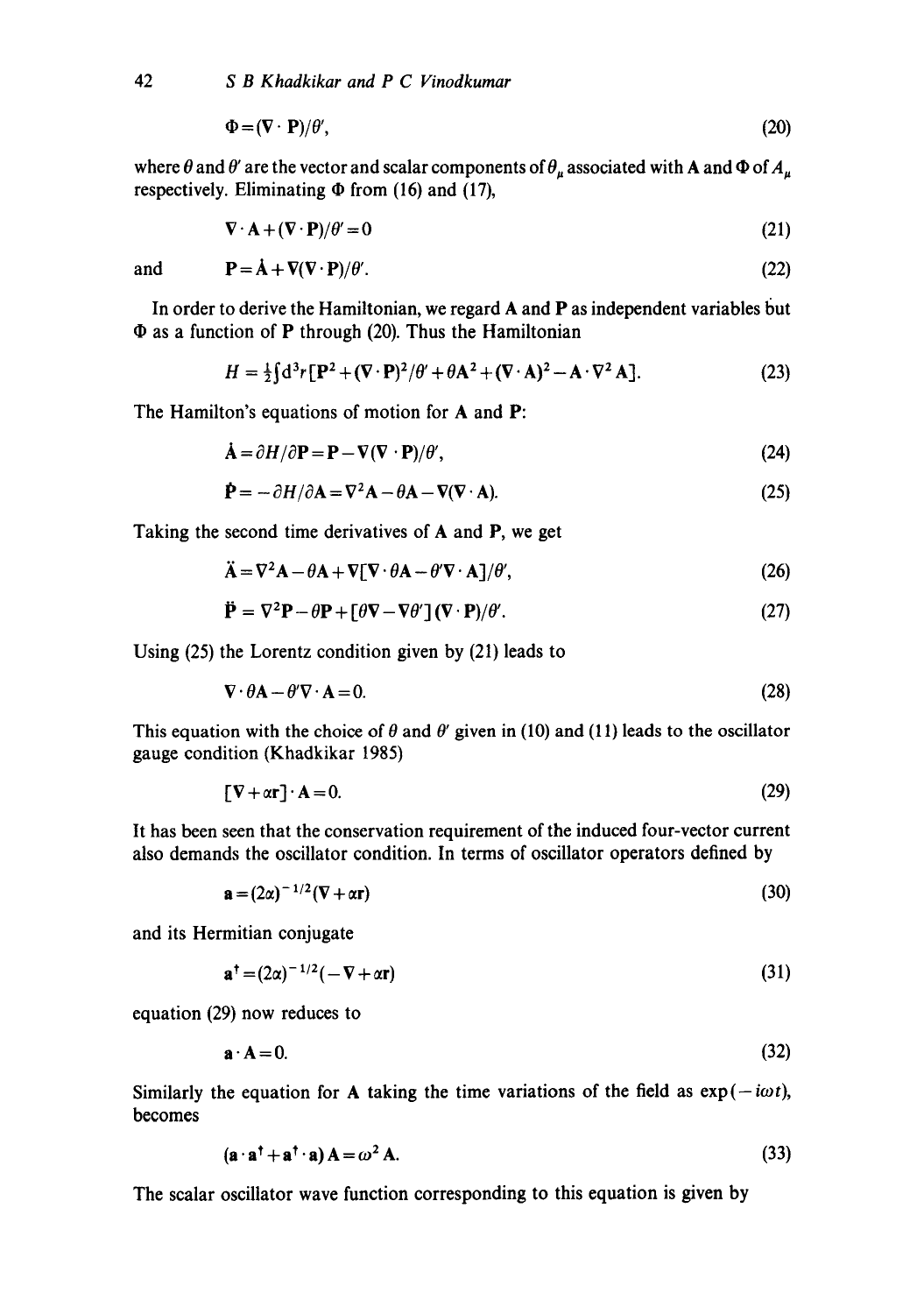$$
\Psi_{n'm} = N_{n'l} [\mathbf{a}^\dagger \cdot \mathbf{a}^\dagger]^{n'} Y_{lm}(\mathbf{a}^\dagger) \Psi_0, \tag{34}
$$

where

$$
\Psi_0 = \left[\alpha^{1/2} \pi^{-1/2}\right]^{\frac{3}{2}} \exp\left(-\frac{1}{2} \alpha^2 r^2\right) \tag{35}
$$

and 
$$
N_{n'l} = [4\pi/2n'!! (2n'+2l+1)!!]^{1/2}
$$
 (36)

with oscillator eigenvalues

$$
E_n = \omega_n^2 = (2n+3)\alpha; \quad n = 2n' + 1,\tag{37}
$$

where  $Y_{lm}(\mathbf{a}^{\dagger})$  is the solid spherical harmonics. Hence the solution for A can be written as

$$
\mathbf{A} = \mathbf{e}\mathbf{\Psi}_{nlm},\tag{38}
$$

e represents the direction of polarization of the field A. In the oscillator space, we choose

$$
\mathbf{e}^1 \propto i\mathbf{a} \times \mathbf{a}^\dagger; \quad \mathbf{e}^2 \propto \mathbf{a} \times (\mathbf{a} \times \mathbf{a}^\dagger); \quad \mathbf{e}^3 \propto \mathbf{a}^\dagger. \tag{39}
$$

Then the oscillator gauge condition classically gives the third component of A

$$
\mathbf{A}_3 = 0. \tag{40}
$$

Then the remaining transverse components of the fields are given by

$$
\mathbf{A}_{nJm}^{1} = N_{nJ}^{1} i(\mathbf{a} \times \mathbf{a}^{\dagger}) \Psi_{nJm} \exp(-i\omega_{n} t), \qquad (41)
$$

$$
\mathbf{A}_{nJm}^2 = N_{nJ}^2 \left[ \mathbf{a} - \mathbf{a}^\dagger (1/\mathbf{a} \cdot \mathbf{a}^\dagger) \mathbf{a} \cdot \mathbf{a} \right] \Psi_{n+1Jm} \exp(i\omega_n t) \tag{42}
$$

and the corresponding conjugate momenta

$$
\mathbf{P}_{nJm}^{1} = -M_{nJ}^{1}(\mathbf{a} \times \mathbf{a}^{\dagger}) \Psi_{nJm} \exp(i\omega_{n}t), \qquad (43)
$$

$$
\mathbf{P}_{nJm}^2 = M_{nJ}^2 i \left[ \mathbf{a} - \mathbf{a}^\dagger (1/\mathbf{a} \cdot \mathbf{a}^\dagger) \mathbf{a} \cdot \mathbf{a} \right] \Psi_{n+1Jm} \exp(i\omega_n t),\tag{44}
$$

and 
$$
\mathbf{P}^3 = \nabla_3 \left[ \left( 1/(\theta' - \nabla^2) \right) \nabla \cdot \mathbf{A}^2 \right],
$$
 (45)

where the normalization constants are

$$
N_{nJ}^{1} = [J(J+1)2\alpha^{1/2}(2n+3)^{1/2}]^{-1/2},
$$
  
\n
$$
N_{nJ}^{2} = [J(J+1)/(n+1) \cdot 2\alpha^{1/2}(2n+3)^{1/2}
$$
  
\n
$$
(1 - J(J+1)/\{2(2n+3)(n+1)\})]^{-1/2},
$$
  
\n
$$
M_{nJ}^{1} = [\alpha^{1/2}(2n+3)^{1/2}/2J(J+1)]^{1/2},
$$
  
\n
$$
M_{nJ}^{2} = [\alpha^{1/2}(2n+3)^{1/2}(n+3)/\{2J(J+1)\}
$$
  
\n
$$
(1 - J(J+1)/\{(2n+3)(n+1)\})]^{1/2},
$$
  
\n(46)

where  $J = L + S$  is the total angular momentum of the fields, L is the angular momentum and S is the spin operator.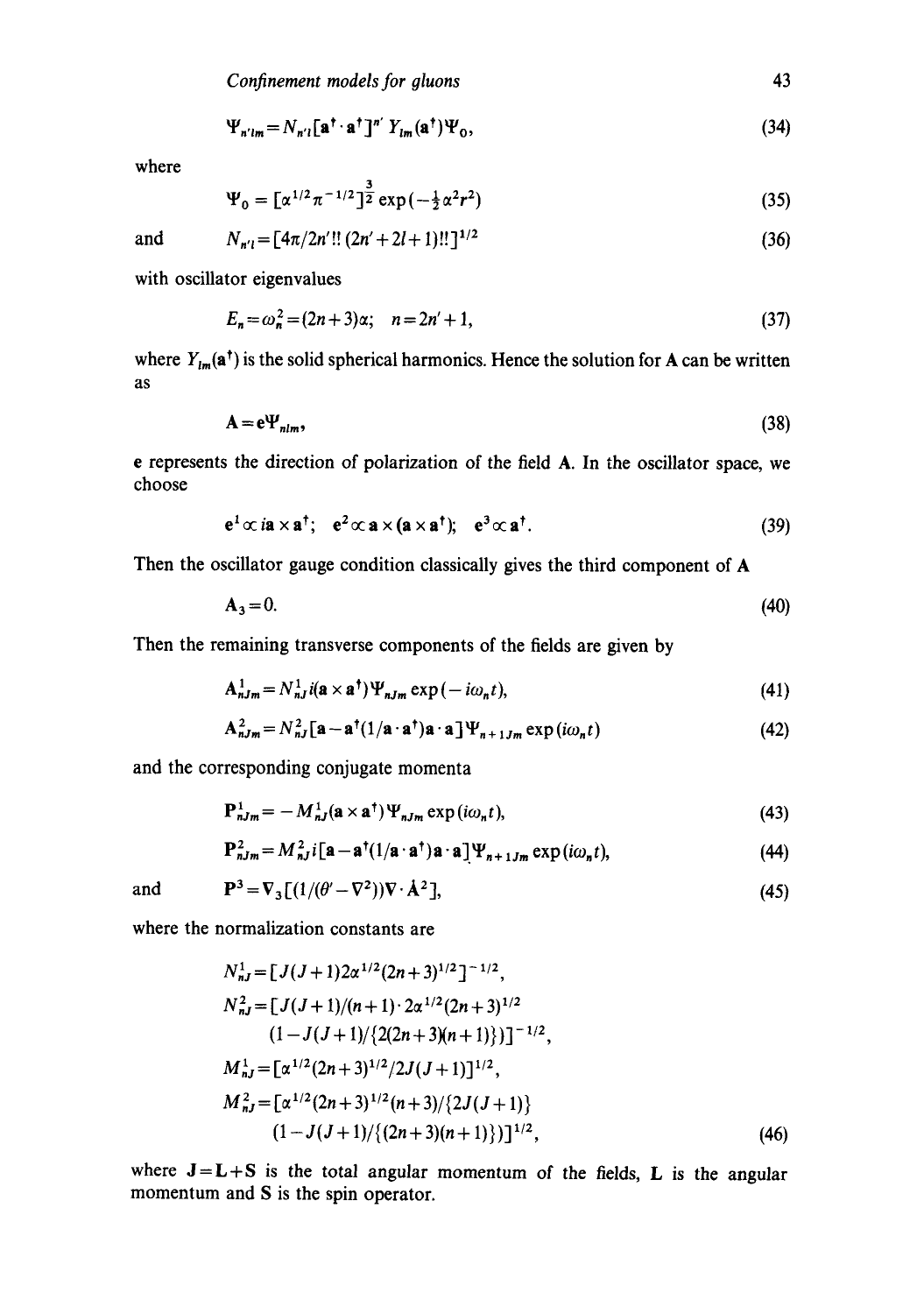For quantization we expand the quasi-gluon fields in terms of the above eigen basis to get the gluon energy in terms of the frequency  $\omega_n$ .

$$
\mathbf{A} = \sum_{nJM\lambda} \left[ C_{nJM\lambda} A_{nJM}^{\lambda} + C_{nJM\lambda}^{\dagger} A_{nJM}^{\lambda*} \right]. \tag{47}
$$

where  $\lambda$  refers to the type of the mode (magnetic/electric).  $C_{nJM\lambda}$  and  $C_{nJM\lambda}^{\dagger}$  are the annihilation and creation operators satisfying the commutation relations

and

$$
[C_{nJM\lambda}, C_{n'J'M'\lambda'}^{\dagger}]=\delta_{nn'}\delta_{JJ'}\delta_{MM'}\delta_{\lambda\lambda'}
$$
  

$$
[C_{nJM\lambda}, C_{n'J'M'\lambda'}]= [C_{nJM\lambda}^{\dagger}, C_{n'J'M'\lambda'}^{\dagger}] = 0.
$$
 (48)

The condition on  $A_3$  here is now replaced by

$$
A_3 | physical \rangle = 0 \tag{49}
$$

and that on  $\mathbf{P}^3$ :

$$
[\mathbf{P}^3 - \nabla_3(1/(\theta' - \nabla^2)\nabla \cdot \dot{A}^2)] \text{physical} \rangle = 0. \tag{50}
$$

However the Hamiltonian is independent of  $\mathbb{P}^3$ . Finally the Hamiltonian from (23) becomes

$$
H = \sum_{nJM\lambda} \omega_n (C_{nJM\lambda}^\dagger C_{nJM\lambda} + \frac{3}{2}).
$$
 (51)

From (37) the frequency

$$
\omega_n = (2n+3)^{1/2} \alpha^{1/2},\tag{52}
$$

where  $C_{nJM}^{\dagger} C_{nJM}$  is the number operators in the quantum  $(nJM)$  of the modes  $\lambda (= 1, 2)$ . The low-lying digluon and trigluon glueball states are calculated in §6.

#### **4. Expression for a dielectric function**

Classically Maxwell's displacement current D can be written as

$$
\mathbf{D} = \mathbf{E} + \mathbf{P},\tag{53}
$$

where  $E$  is the electric field causing a polarization and  $P$  is the polarization vector current. For a source-free case

$$
\nabla \cdot \mathbf{D} = 0 \tag{54}
$$

and

$$
\nabla \times \mathbf{B} = \partial \mathbf{D} / \partial t. \tag{55}
$$

**Thus we get the induced polarization charge** 

$$
\rho = -\nabla \cdot \mathbf{P} \tag{56}
$$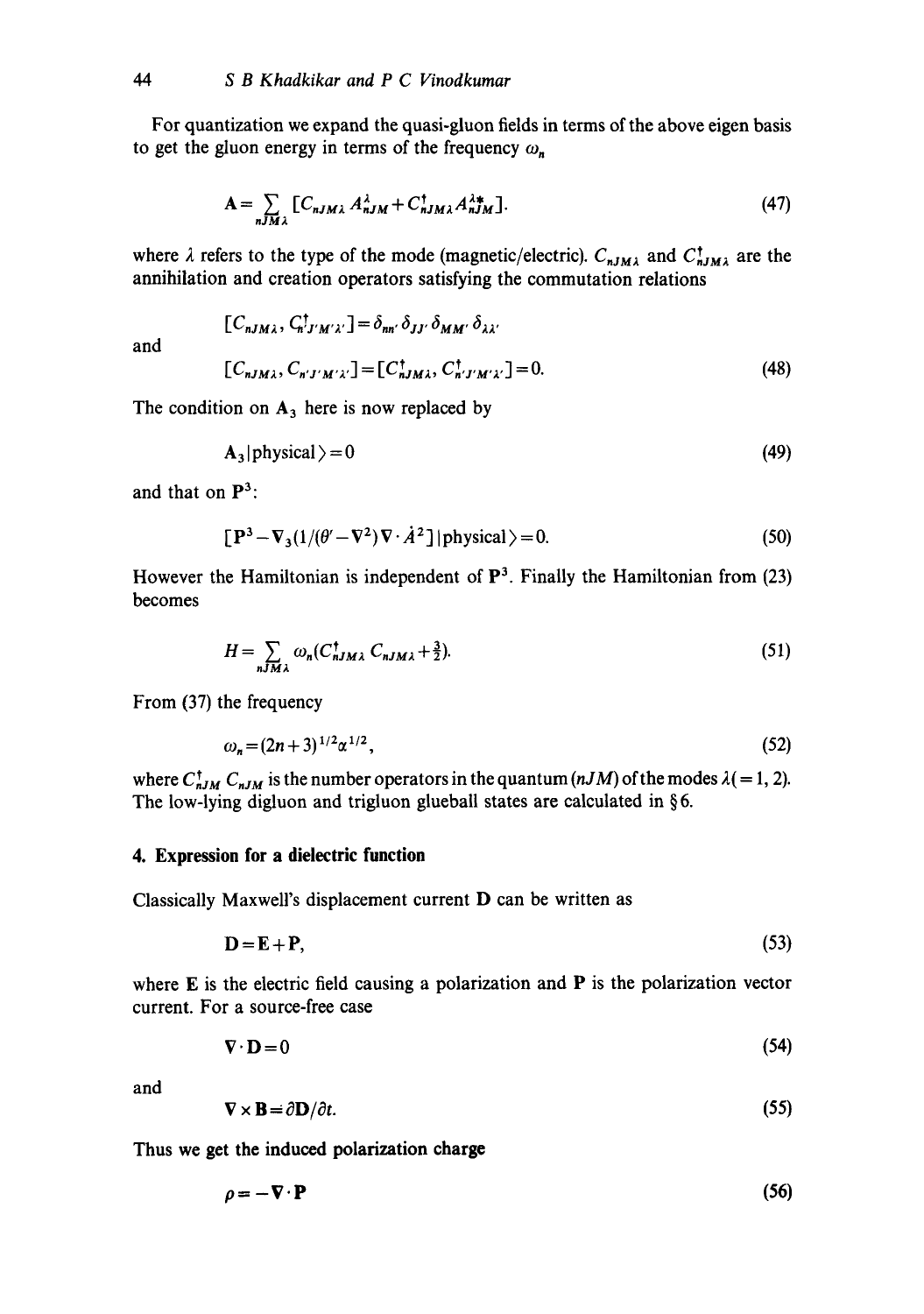and the corresponding induced polarization current density

$$
\mathbf{J} = \partial \mathbf{P}/\partial t. \tag{57}
$$

Now considering the current J defined in  $\frac{852}{10}$  and 3 as a polarization current in an external gluon field  $A_u$  then

$$
J_{\mu} = (\partial \mathbf{P}/\partial t; -\nabla \cdot \mathbf{P}),\tag{58}
$$

$$
\mathbf{P} = -\mathbf{J}/i\omega,\tag{59}
$$

from (9) to (12)

$$
\mathbf{P} = -\theta A / i\omega \tag{60}
$$

using the expression for **E** 

$$
\mathbf{E} = i\omega \mathbf{A} - \nabla \Phi,
$$

and 
$$
\nabla \cdot \mathbf{E} = i\omega \, \nabla \cdot \mathbf{A} - \nabla^2 \Phi. \tag{61}
$$

Using the Lorentz condition, we eliminate A from (61);

$$
\nabla \cdot \mathbf{E} = -\omega^2 \Phi - \nabla^2 \Phi. \tag{62}
$$

Hence,

$$
\Phi = -\left[1/(\omega^2 + \nabla^2)\right]\nabla \cdot \mathbf{E}.\tag{63}
$$

Then the equation for P reduces to

$$
\mathbf{P} = (\theta/\omega^2) [\mathbf{E} + \nabla \Phi]. \tag{64}
$$

Substituting  $\Phi$  from (63)

$$
\mathbf{P} = (\theta/\omega^2)[\mathbf{E} - \nabla 1/(\omega^2 + \nabla^2)\nabla \cdot \mathbf{E}]
$$
\n(65)

$$
= (\theta/\omega^2)[1 - \nabla 1/(\omega^2 + \nabla^2)\nabla \cdot \mathbf{E}].
$$
\n(66)

Thus from (53)

$$
\mathbf{D} = \varepsilon(\theta, \nabla)\mathbf{E},\tag{67}
$$

where the dielectric function is now a non-local operator given by

$$
\varepsilon(\theta, \nabla) = 1 + \theta/\omega^2 \cdot [1 - \nabla \{1/(\omega^2 + \nabla^2)\} \nabla].
$$
\n(68)

Thus to get an identical confinement scheme as the CCM one has to use the dielectric function

$$
\varepsilon(r,\nabla) = 1 - \alpha^2 r^2/\omega^2 \cdot [1 - \nabla \{1/(\omega^2 + \nabla^2)\} \nabla].
$$
\n(69)

#### **5. Dielectric confinement model for gluons (DCM)**

Here we consider the dielectric function obtained in equation (69) of §4 as a confinement medium for gluons, as proposed by Lee (1979). Neglecting the non-locality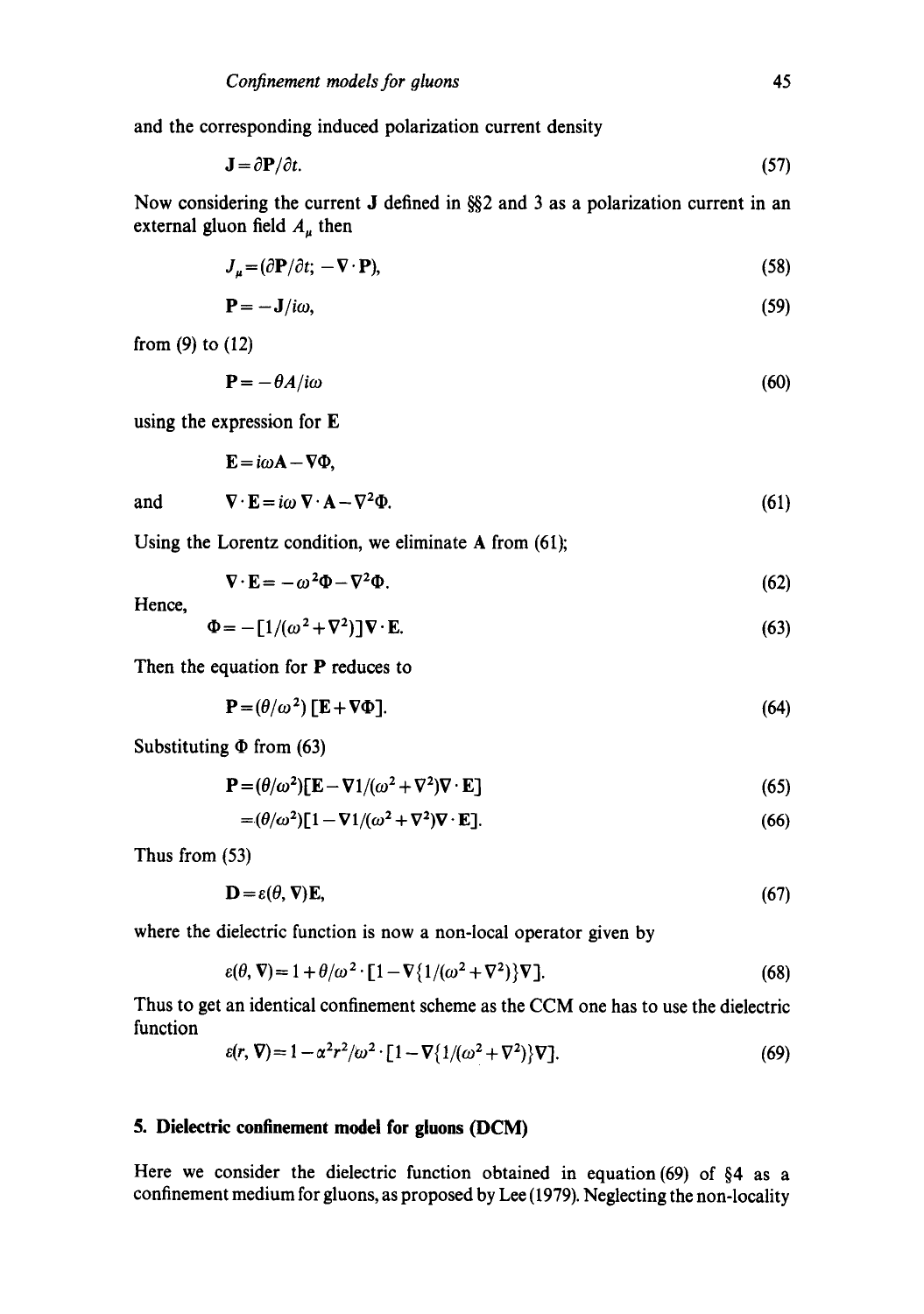this function reduces to a simple inhomogeneous function,

$$
\varepsilon(r) = 1 - a^2 r^2,\tag{70}
$$

where  $\vec{a}$  is a non-zero constant parameter and  $\vec{r}$  is the spatial coordinate. For any value of  $r \neq 0$ ,  $\varepsilon(r) < 1$  gives the antiscreening property as required by QCD vacuum (Lee 1979); however, when  $r \to 0$ ,  $\varepsilon(r) \to 1$  corresponds to the asymptotic freedom. And as  $r \rightarrow 1/a$ ,  $\varepsilon(r) \rightarrow 0$  corresponds to the perfect dielectric nature of the medium; therefore the colour electric field is pushed inside the region leading to confinement. The parameter a can be chosen in this limit. In the case of bag models  $\varepsilon(r)$  is taken as a step function with  $\varepsilon(r) = 1$  inside the bag and  $\varepsilon(r) = 0$  outside the bag surface. Here we have a smooth radially varying function avoiding such sharp transition.

In this quasi-classical macroscopic picture of the medium, we have to solve Maxwell's type of equation to get the quasi-gluon fields, characterized by the quasigluon electric field  $E$  and the magnetic field  $B$ ;

$$
\nabla \times \mathbf{E} = -\partial \mathbf{B}/\partial t,
$$
  
\n
$$
\nabla \cdot \mathbf{B} = 0,
$$
  
\n
$$
\nabla \times \mathbf{B} = \partial D/\partial t,
$$
  
\n
$$
\nabla \cdot \mathbf{D} = 0,
$$
 (71)  
\nwhere  
\n
$$
\mathbf{D} = \varepsilon(r)\mathbf{E}.
$$
 (72)

These field strengths can be expressed in terms of the quasi-gluon potential  $(A, \Phi)$  as

$$
\mathbf{E} = -\partial A/\partial t - \nabla \Phi,
$$
  

$$
\mathbf{B} = \nabla \times \mathbf{A}.
$$
 (73)

Assuming the time variation of the field as  $\exp(-i\omega t)$ , we obtain the stationary wave equation for A:

$$
\nabla^2 \mathbf{A} + \omega^2 \varepsilon(r) \mathbf{A} = \nabla (\nabla \cdot \mathbf{A}) - i \omega \varepsilon(r) \nabla \Phi.
$$
 (74)

Because of the spatial dependence of the  $\varepsilon(r)$ , equation (74) for A cannot be made homogeneous as in the case of bag model cavity eigenmodes for A (Kuti 1977). To obtain a homogeneous equation for simple eigenmodes we require a gauge condition such that.

$$
\nabla(\nabla \cdot \mathbf{A}) - i\omega \varepsilon(r) \nabla \Phi = 0. \tag{75}
$$

Obviously, the Lorentz condition cannot provide this requirement for a general  $\Phi$ . The above condition leads to the Lorentz condition as  $r \to 0$  (asymptotic regions). As these quasi-gluons move away from the asymptotic region to confinement region where  $r \rightarrow 1/a$ ,

$$
\nabla \cdot \mathbf{A} = 0. \tag{76}
$$

Then in this region the two transverse eigenmodes can be defined as

$$
\mathbf{A}^{\text{TE}} = \mathbf{L}\psi_{nlm} \tag{77}
$$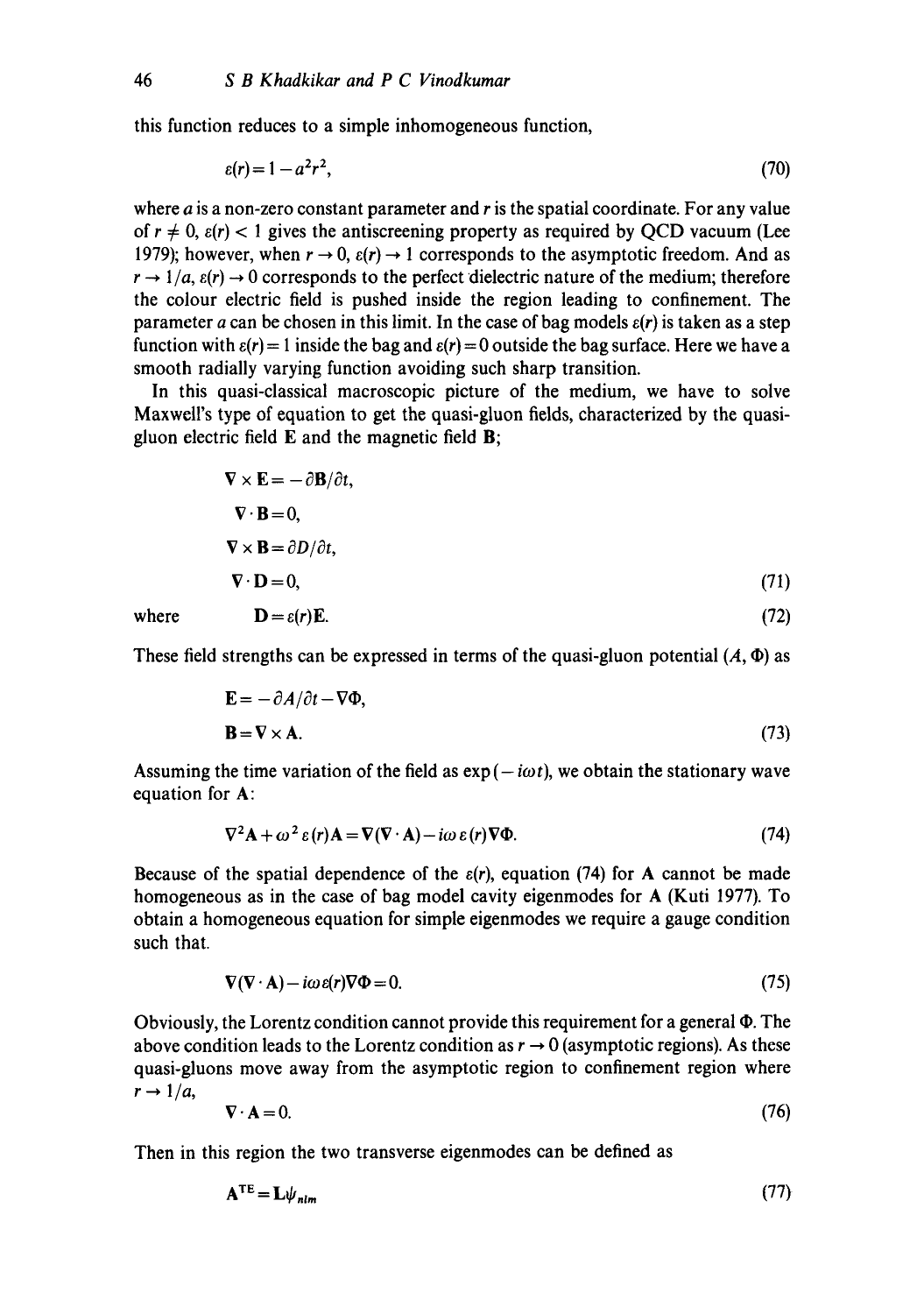and

$$
\mathbf{A}^{\mathsf{TM}} = \nabla \times \mathbf{L} \, \Psi_{nlm},\tag{78}
$$

where TE and TM represent the transverse electric and magnetic modes. L is the angular momentum operator.  $\Psi_{nlm}$  is the solution satisfying the homogeneous scalar wave equation given by

$$
\Psi_{nlm} = N_{nl}(\alpha_n r)^l \exp\left(-\frac{1}{2}\alpha_n^2 r^2\right) L_{(n-l)/2}^{l+\frac{1}{2}}(\alpha_n^2 r^2) Y_{lm}(\theta, \phi). \tag{79}
$$

The size parameter  $\alpha_n$  is

$$
\alpha_n = (a\omega_n)^{1/2},\tag{80}
$$

where

$$
\omega_n = (2n+3)a. \tag{81}
$$

 $L_n^1(Z)$  is the associated Laguerre polynomial. The normalization factor is

$$
N_{nl} = \left[2\alpha_n^3(n-1)/2\right]^{1/4}\pi\gamma(n+3+1)/2\right]^{1/2}.
$$
 (82)

In terms of the vector spherical harmonics

$$
A_{nJM}^{\text{TM}} = (2\omega_n \varepsilon(r))^{-1/2} \left[ (J/(2J+1))^{1/2} R_{nJ+1}(r) Y_{JJ+1M}(n) + ((J+1)/(2J+1))^{1/2} R_{nJ-1}(r) Y_{JJ-1M}(n) \right] \exp(-i\omega_n t)
$$
(83)

with parity

$$
P=(-1)^J\tag{84}
$$

and

$$
A_{nJM}^{TE} = (2\omega_n \varepsilon(r))^{-1/2} R_{nJ}(r) Y_{JJM}(\hat{n}) \exp(-i\omega_n t)
$$
 (85)

with parity

$$
P = (-1)^{J+1} \tag{86}
$$

and the vector spherical harmonic satisfies

$$
\int Y_{iJM}^* Y_{iJm} d\Omega = \delta_{ii'} \delta_{JJ'} \delta_{MM'}, \qquad (87)
$$

where  $J=L+S$  (88)

and 
$$
J^2 Y_{iJM}^{(\hat{n})} = J(J+1) Y_{iJM}(\hat{n}); \quad J_z Y_{iJM}(\hat{n}) = M Y_{iJM}(\hat{n}).
$$
 (89)

The Hamiltonian for this quasi-gluon field is given by

$$
H = \frac{1}{2} \int d^3 r \left[ \mathbf{E} \cdot \mathbf{D} + \mathbf{B}^2 \right]. \tag{90}
$$

This Hamiltonian is second quantized as in  $\S$ 3 using the eigenmodes defined in (83) and **(85)** to get the energy of the confined quasi-gluons in terms of its frequency.

# **6. Construction of the glueball states**

The fact that no coloured objects are seen free in nature allows only colour singlet states to exist with finite energies. In addition to  $q\bar{q}$ ,  $qqq$  states one expect the colour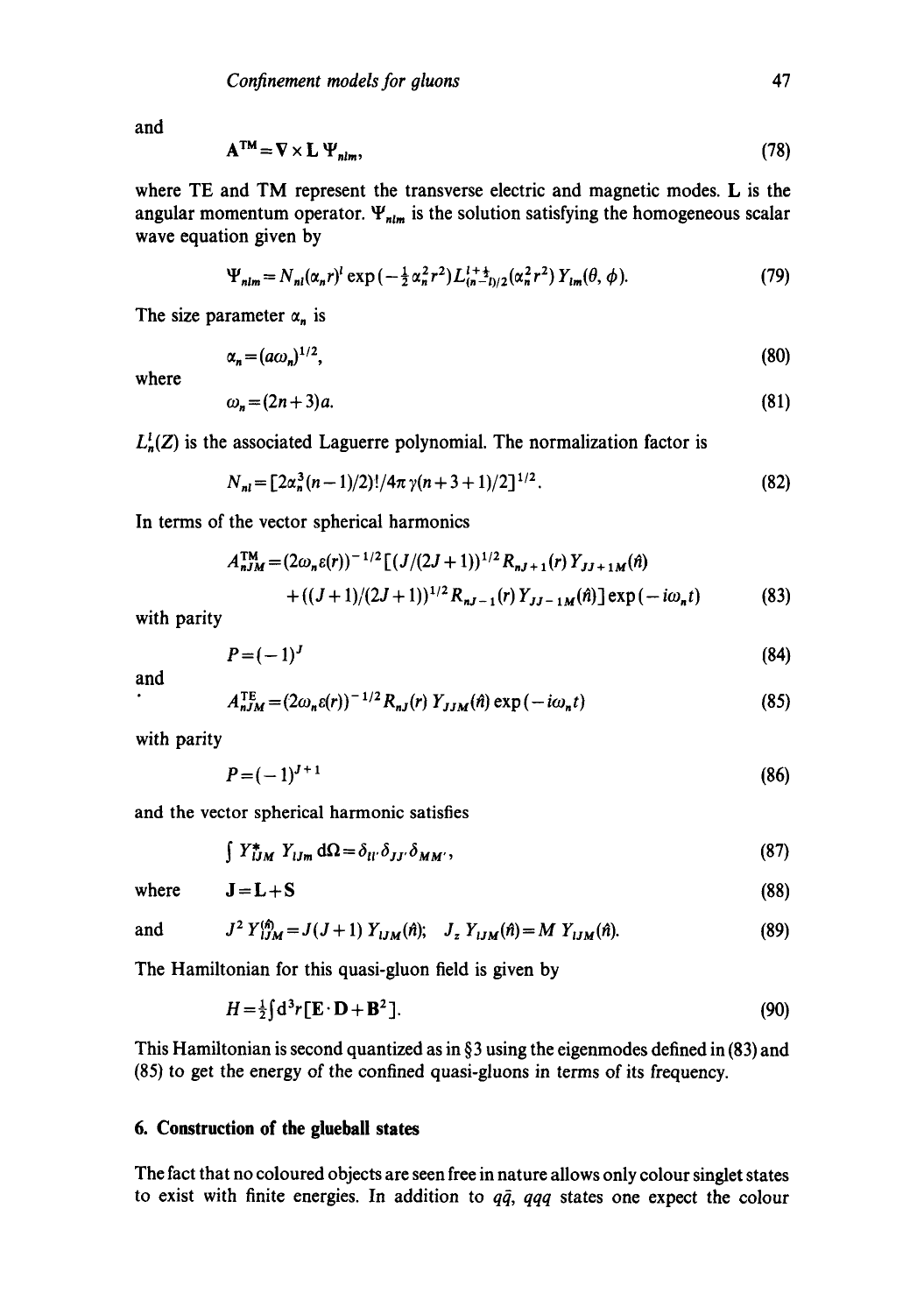singlet states of colour gluons also to exist (Jaffe and Johnson 1976). Such states are referred to as gluonium or glueballs. Strong experimental evidences for such particles exist (Sharre *et al* 1980; Lindenbaum *et al* 1985; Konigsmann 1986). Construction of digluon and trigluon colour singlet low-lying glueball states in the case of CCM and DCM is discussed here.

The lowest gluon modes we obtained are  $J^{PC} = 1^{-}$  for the transverse magnetic (TM/E) and  $J^{PC} = 1^{+-}$  for the transverse electric (TE/M). *J* is the total angular momentum of the gluon state,  $P$  is the parity and  $C$  represents the colour charge conjugation. Since glueballs are bosonic hadrons the total wave function including colour should be symmetric. The colour part is governed by the combinations of Gell-Mann's  $\lambda$ -matrices as

$$
[\lambda_l, \lambda_m] = 2if_{lmn}\lambda_n,
$$
  

$$
\{\lambda_l, \lambda_m\} = \frac{4}{3}\delta_{lm} + 2d_{lmn}\lambda_n,
$$
 (91)

where  $(lmn)$  are the colour indices,  $f_{lmn}$  are completely antisymmetric in its indices while  $d_{lmn}$  are completely symmetric. For digluon states the colour coupling is of the form  $\delta_{lm}$ giving  $C = +1$ , whereas in the case of trigluon states the colour symmetric coupling of the type  $d_{lmn}$  gives  $C = -1$  and that of the colour anti-symmetric coupling of the type  $f_{lmn}$  gives  $C = +1$ . The colour singlet glueball states with orbital, spin and colour symmetries can have the following combinations:

| Orbital | Spin                  | Colour |  |
|---------|-----------------------|--------|--|
| S       | AS                    | AS     |  |
| S       | S                     | S      |  |
| AS      | AS                    | S      |  |
| AS      | S                     | S      |  |
| (MS/MAS | $MS/MAS$ <sub>s</sub> | AS     |  |
| (MAS/MS | $MS/MAS)_{AS}$        | AS     |  |

where S and AS refer to symmetric and antisymmetric respectively while MS and MAS refer to mixed symmetric and mixed antisymmetric respectively.

Accordingly low-lying states of the digluon systems are obtained as  $E^2(0^+, 2^{++})$ ,  $M^2(0^{++}, 2^{++})$  and  $EM(0^{-+}, 2^{-+})$ . And the low-lying states of the trigluon systems with colour coupling of the type  $d_{lmn}$  are  $1^{+ - (-)} 3^{+ - (-)}$  and the colour coupling of the type  $f_{lmn}$  are  $0^{+ + (- +)}$  for  $M^3(E^3)$  combinations. The wave functions corresponding to these states are given by

$$
\Psi_{J=3, 1} = d_{lmn} \chi_{1\,23}^{J=1, 3} \Phi_{1\,23},
$$
  
\n
$$
\Psi_{J=0} = f_{lmn} \chi_{1\,23}^{J=0} \Phi_{1\,23},
$$
\n(92)

where  $\chi_{123}$  and  $\Phi_{123}$  are the spin and orbital wave functions respectively. The bar over the indices represents symmetric and below the indices represents the antisymmetric combinations between the particle indices. A detailed account of the  $M^3$  and  $M^2E$ glueball states is given by Senba and Tanimoto (1984). Similarly we have obtained the low-lying  $ME^2$  glueball states as  $(0^{+ +}, 2^{+ +}, 1^{+ -}, 3^{+ -})$  and  $M^2E$  glueball states as  $(0^{-+}, 2^{-+}, 1^{--}, 3^{--})$ . The calculations of hyperfine splitting of these state are beyond the scope of this paper.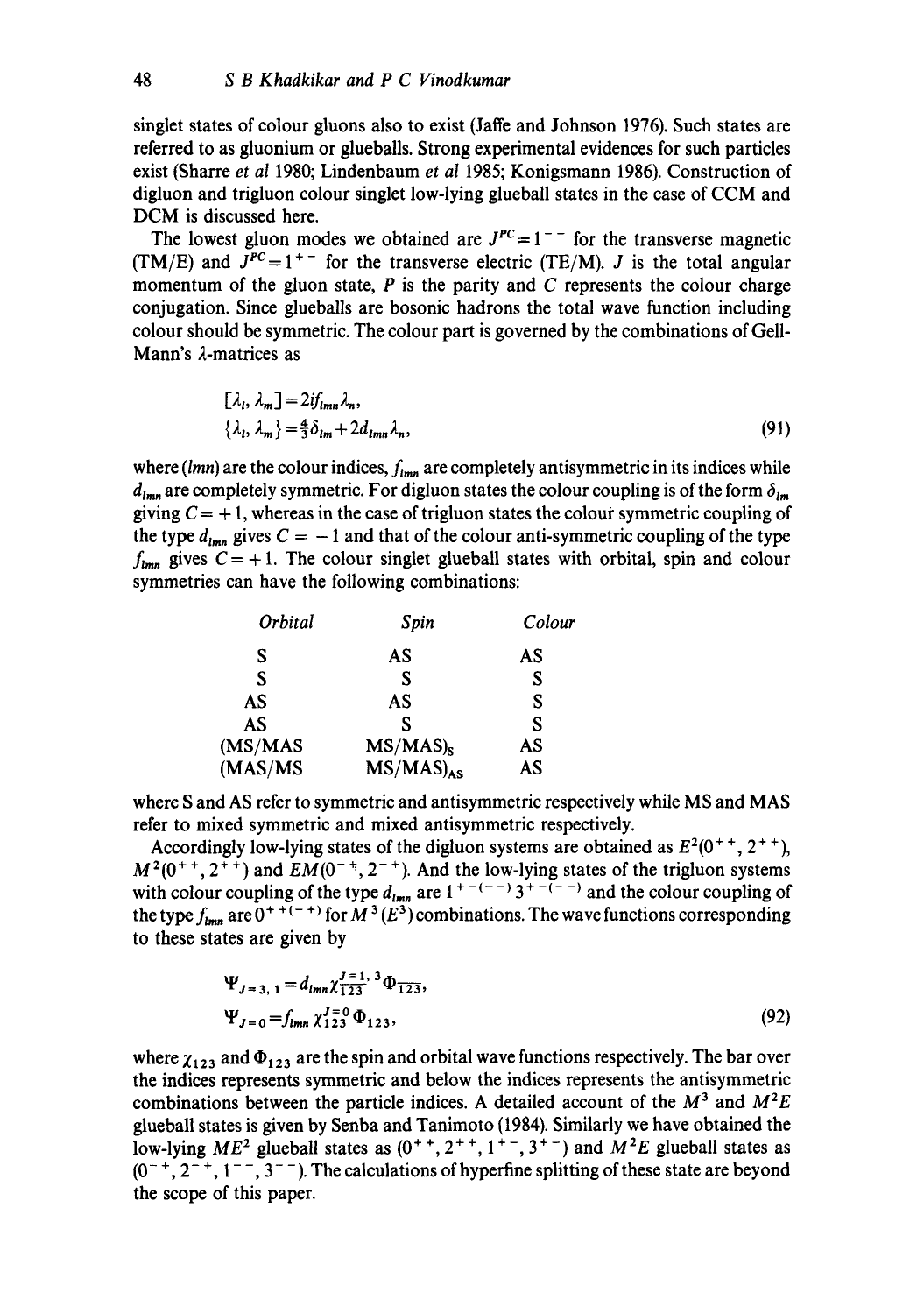The spurious motion of the centre of the glueball containing A-gluons should also be taken into account while constructing the glueball states. This can be done in a simplified manner by keeping the centre always at the lowest possible eigenstate. Finally the intrinsic energy of the gluon in  $A$ -gluon system can be obtained as follows. Let particles 1, 2, 3,  $\ldots$  A are confined around a common centre C at a distance R.  $r_1, r_2, \ldots r_A$  are the distances of each particle measured from the centre,  $x_1, x_2, \ldots x_A$ are the position vectors of these particles. Then

$$
\mathbf{R} = \sum_{i=1}^{A} \mathbf{x}_i / A,
$$
  

$$
\mathbf{R} + \mathbf{r}_i = \mathbf{x}_i.
$$
 (93)

Now the oscillator type of equations obtained in §§ 2 and 3 in the relative coordinate with respect to the centre of confinement can be resolved in terms of **R** and  $x_i$  using (93). In the case of CCM

$$
\left[ -\sum_{i=1}^{A} \nabla_{i}^{2} + \sum_{i=1}^{A} \alpha^{2} x_{i}^{2} - (-\nabla_{R}^{2} + \alpha^{2} R^{2}) \right] \Psi = \omega_{n}^{2} \Psi,
$$
\n(94)

where

$$
(-\nabla_R^2 + \alpha^2 R^2)\Psi = E_N^C \Psi
$$
\n(95)

and

$$
E_N^C = (2N+3)\alpha. \tag{96}
$$

We construct the states with the centre of confinement in the lowest oscillator state  $E_0^C = 3\alpha$ . Assuming an equal contribution of  $E_0^C/A$  due to each gluon at the centre and  $\varepsilon_n$ is the intrinsic energy of each gluon, then

$$
(-\nabla_i^2 + \alpha^2 x_i^2)\Psi_i = (\varepsilon_n^2 + E_0^C/A)\Psi_i,
$$
\n(97)

where

$$
\varepsilon_n^2 + E_0^C / A = (2n + 3)\alpha. \tag{98}
$$

Thus

$$
\varepsilon_n^{\text{CCM}} = (2n + 3 - 3/A)^{1/2} \alpha^{1/2}.
$$
\n(99)

Similarly in the case of DCM,

 $\varepsilon_n^{\text{DCM}} = (2n + 3 - 3/A)a$ . **(lOO)** 

We calculate the energies of low-lying digluon and trigluon states in DCM and CCM. The expressions for the gluon energy quanta and the intrinsic gluon energy expressions for the lower modes are given in table 1. The single parameter  $a$  in DCM and  $\alpha^{1/2}$  in CCM are calculated by fitting the iota (1440 MeV)  $0^{-+}$  state as a digluon glueball. Without considering the spurious motion of the centre and not subtracting the zero point energy, the glueball energies become just addition of the respective  $\omega_n$ 's. In this case the DCM parameter a and the CCM parameter  $\alpha^{1/2}$  are obtained as 180 MeV and 363 MeV respectively. The energies are tabulated in table 2. While considering the spurious motion of the centre and removing the average zero point energy the parameters are obtained as  $a = 288$  MeV and  $\alpha^{1/2} = 466$  MeV respectively by fitting the same iota  $(0^{-+})$  as a digluon state, using the intrinsic energy expression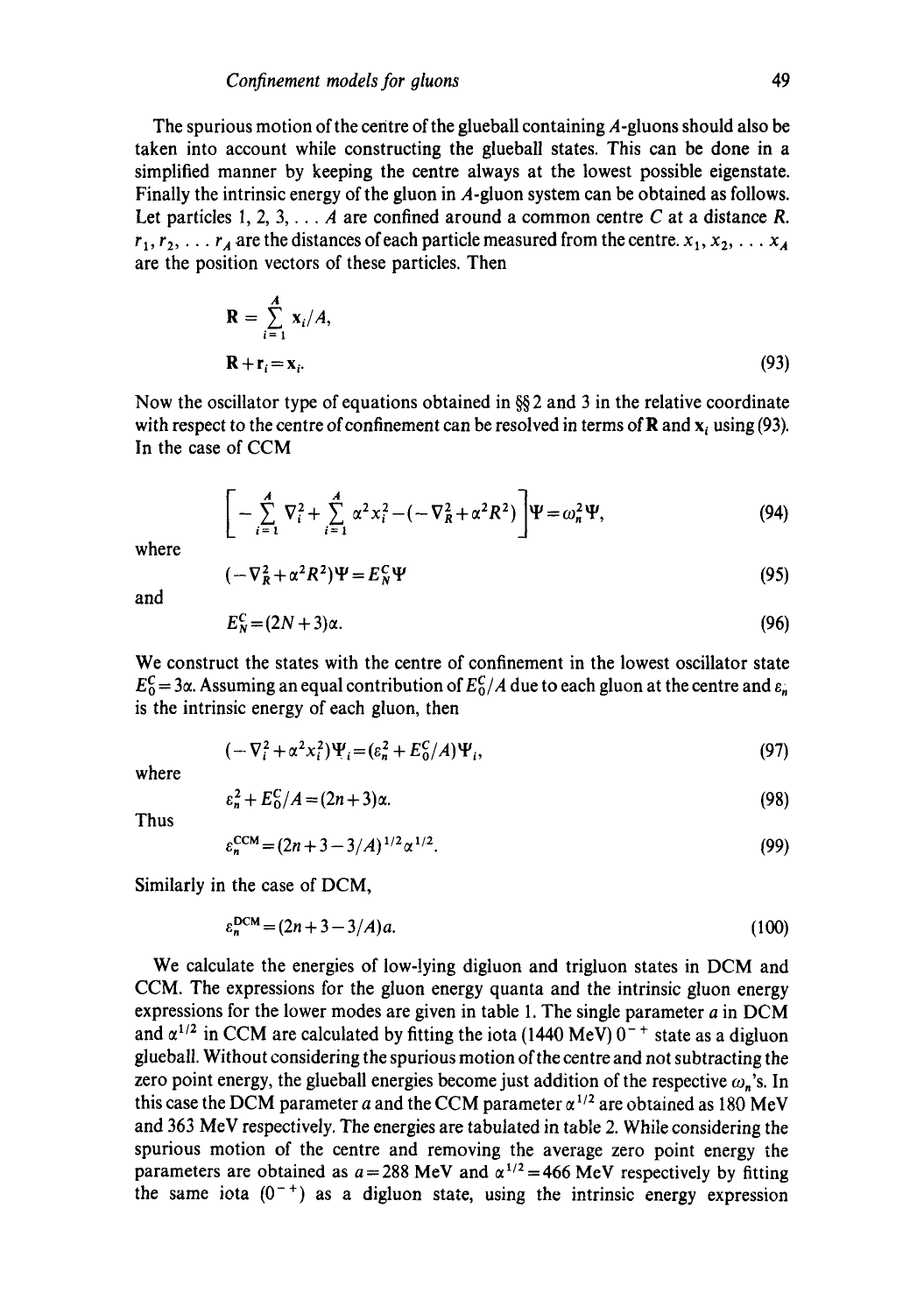| Quanta<br>n    | <b>DCM</b>             |                                            |           | <b>CCM</b>                             |                                                              |                                |  |
|----------------|------------------------|--------------------------------------------|-----------|----------------------------------------|--------------------------------------------------------------|--------------------------------|--|
|                | $\omega_n = (2n + 3)a$ | $\varepsilon_n = (2n + 3 - 3/A)a$<br>$A=2$ | $A=3$     | $\omega_n = (2n+3)^{1/2} \alpha^{1/2}$ | $\varepsilon_n = (2n + 3 - 3/A)^{1/2} \alpha^{1/2}$<br>$A=2$ | $A=3$                          |  |
| $\bf{0}$       | 3a                     | $\frac{3}{2}a$                             | 2a        | $\sqrt{3}a^{\frac{1}{3}}$              | $\sqrt{\frac{3}{2}} \alpha^{\frac{1}{2}}$                    | $\sqrt{2}a^{\frac{1}{2}}$      |  |
| $\mathbf{1}$   | 5a                     | $\frac{7}{2}a$                             | 4a        | $\sqrt{5a}$ <sup>*</sup>               | $\sqrt{\frac{7}{2}} \alpha^{\frac{1}{2}}$                    | $2\alpha^{\frac{1}{2}}$        |  |
| $\overline{2}$ | 7a                     | $\frac{11}{2}a$                            | 6а        | $\sqrt{7}a^{\frac{1}{2}}$              | $\sqrt{\frac{11}{2} \alpha^{\frac{1}{2}}}$                   | $\sqrt{6\alpha^4}$             |  |
| $\mathbf{3}$   | 9a                     | $\frac{15}{2}a$                            | <b>8a</b> | $3\alpha^{\frac{1}{2}}$                | $\sqrt{\frac{15}{2} \alpha^{\frac{1}{2}}}$                   | $\sqrt{8\alpha^{\frac{1}{2}}}$ |  |

#### **Table 1. Energy expressions for the low-lying gluon states.**

**Table 2. Low-lying glue-ball energies without considering the spurious motion and without subtracting the zeropoint energy.** 

| Coupled<br>modes | $I^{PC}$                                                 | <b>DCM</b><br>(MeV) | <b>CCM</b><br>(MeV) |
|------------------|----------------------------------------------------------|---------------------|---------------------|
| EE               | $0^{++}$ 2 <sup>++</sup>                                 | 1080                | 1257                |
| EM               | $0^{-+}$ 2 <sup>-+</sup>                                 | 1440                | 1440                |
| MМ               | $0^{++}$ 2 <sup>++</sup>                                 | 1800                | 1623                |
| EEE              | $0 - 1 - 3 - 7$                                          | 1620                | 1886                |
| <b>EEM</b>       | $0^{++}$ 2 + + 1 + - 3 + -                               | 1980                | 2069                |
| <b>EMM</b>       | $0^{-+}$ 2 <sup>-+</sup> 1 <sup>--</sup> 3 <sup>--</sup> | 2340                | 2251                |
| <b>MMM</b>       | $0^{++}$ 1 <sup>+</sup> $-$ 3 <sup>+</sup> $-$           | 2700                | 2434                |

**and taking the possible linear combinations of the low-lying levels to ensure the centre of confinement remains at the ground state. The calculated energies for the digluon and trigluon low-lying states are given in table 3, comparing with the naive bag model results (Kuti 1977) and some of the experimental candidates.** 

## **7. Comparison with experiment and discussion**

**The lightest glueballs are expected to have masses ranging from 1-3 GeV and spin**parities  $0^{++}$ ,  $0^{-+}$  and  $2^{++}$ . Observations of such particles are very crucial to QCD. This mass range is accessible in radiative  $J/\Psi$  decays and these states are expected to dominate this decay. The first candidate iota (1440 MeV) 0<sup>-+</sup> was found by Mark II in the decay mode  $l \rightarrow K_s^0 K^+ - \pi^{-+}$  (Sharre *et al 1980)*. Being an oldest glueball **candidate we fit our parameters and predicted all other glueball states which are found to be in good agreement with other existing candidates (see table 3). Although the latest**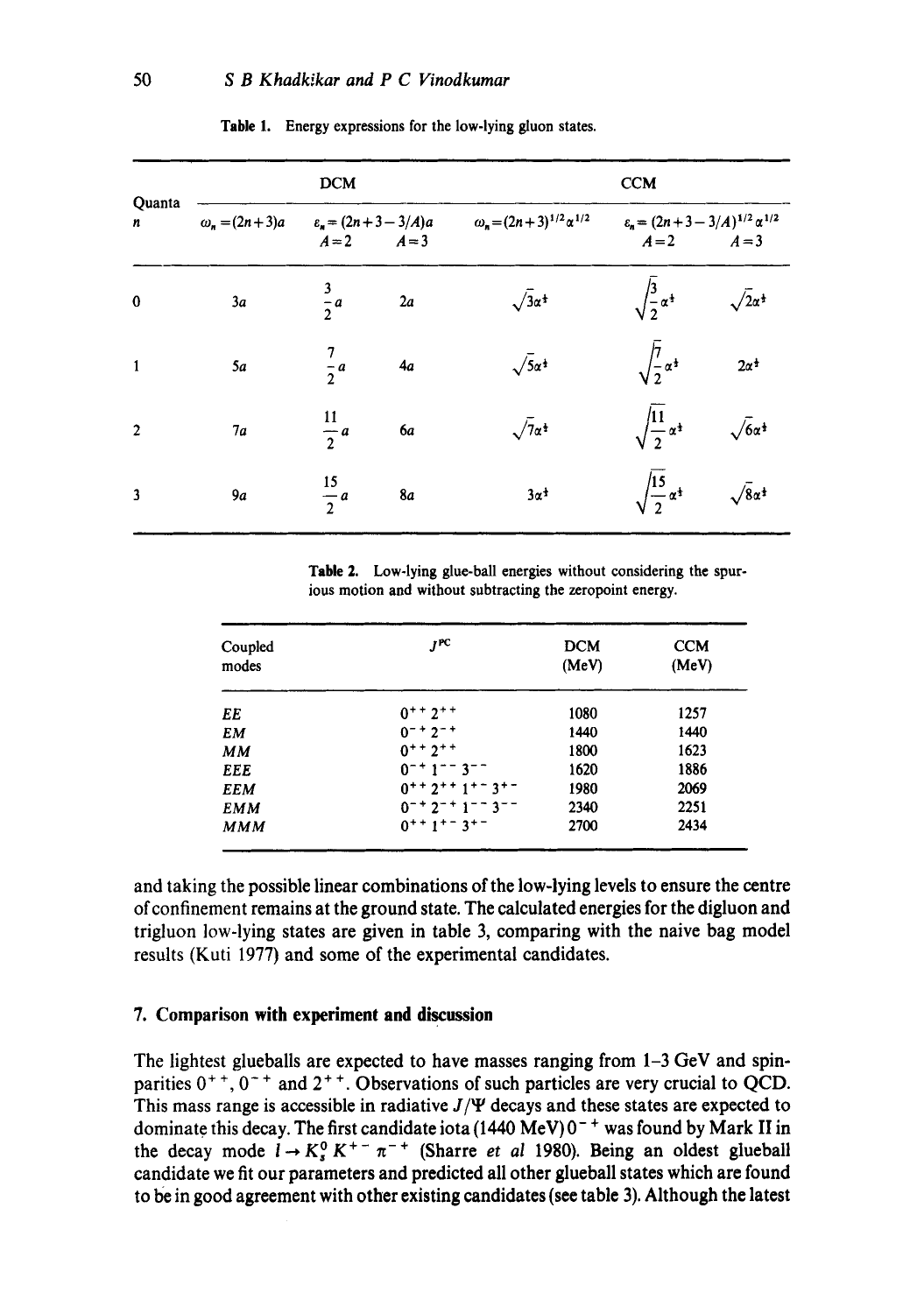| Coupled<br>modes | JPC                                                      | Calculated energies<br>(in MeV) |            | Experimental<br>candidates |          |                              |
|------------------|----------------------------------------------------------|---------------------------------|------------|----------------------------|----------|------------------------------|
|                  |                                                          | <b>DCM</b>                      | <b>CCM</b> | <b>BAG</b>                 | JРС      | Energy (in MeV)              |
| EE               | $0^{++}$ 2 <sup>++</sup>                                 | 864                             | 1137       | 1796                       | $0^{++}$ | 1240 $(g_s)$                 |
| EM               | $0^{-+}2^{-+}$                                           | 1440                            | 1440       | 1446                       | $0^{-+}$ | 1440(l)                      |
| <b>MM</b>        | $0^{++}2^{++}$                                           | 2016                            | 1703       | 1096                       | $2^{++}$ | $1700(\theta)$               |
| EEE              | $0 - 1 - 3 - -$                                          | 1728                            | 1971       | 2694                       |          |                              |
| <b>EEM</b>       | $0+12+1=-3$                                              | 2304                            | 2246       | 2344                       | $2^{++}$ | $(2120, 2220, 2360)$ $(q_i)$ |
| <b>EMM</b>       | $0^{-+}$ 2 <sup>-+</sup> 1 <sup>--</sup> 3 <sup>--</sup> | 2880                            | 2489       | 1990                       |          |                              |
| <b>MMM</b>       | $0$ + + 1 - - 3 + -                                      | 3456                            | 2720       | 1644                       |          |                              |

Table 3. Calculated low-lying glue-ball energy states in DCM and CCM with removal of the **spurious motion of the centre in comparison with bag model results (Kuti 1977) and with experimental candidates.** 

experimental results of  $J/\Psi$  decay give very strong evidences for the state iota  $0^{-+}$  $(1459 \pm 5)$  in Mark III) to be gluonic, the present situation is such that it is not unambiguously possible to identify the state due to the strong mixing of the  $q\bar{q}$ pseudoscalar mesons in this energy range (Konigsmann 1986). The other glueball candidate which showed very good agreement is the  $\theta 2^{++}$  (1700 MeV) discovered by the crystal ball group in the channel  $J/\Psi \rightarrow \gamma \eta \eta$  (Edwards *et al* 1982). A detailed analysis of this state conclusively showed it to be a gluonic meson. But its decay patterns cause slight problems and hence these states have to be thoroughly studied before they are confirmed. Another glueball candidate is the three resonances  $g_r(2120)$ ,  $g'_T(2220)$  and  $g''_T(2360)$  with  $J^{PC}=2^{++}$  obtained in the reaction  $\pi^-P\rightarrow\phi\phi\eta$  which breaks down the OZI suppression. The analysis of these resonances as a three-gluonic combinations explained all their features in a clear-cut and simple manner by Lindenbaum (1985). Some recent differences regarding the degree of OZI forbiddeness of this reaction have been resolved by them and it is concluded that they are produced by glueball and strongly argued that alternative explanations are incorrect and do not fit the experimental facts (Lindenbaum *et al* 1985). Our results for the  $2^{++}$  trigluon state in this energy range are obtained from the EEM coupled modes whose energy is very close to the average energy of the  $g_T$  resonances (2233 MeV). The other candidate is the  $g_s$  (1240)0<sup>++</sup> obtained in the reaction  $\pi^-p\rightarrow K_s^0K_s^0n$  (Etkin *et al* 1982). The characteristics of this state satisfied that expected by a digluon state. This state shows poor agreement with our results, when the zero point energy is subtracted from the energy quanta. But it is in good agreement with the CCM lowest glueball energy (table 2) without the correction due to the spurious motion of the centre. However, all other states are in good agreement with the experimental candidates only when the spurious motion of the centre is taken into account. Thus, as in the case of RHM, the success of CCM is also closely linked with the accounting for the spurious centre of motion. The DCM results are not satisfactory even though the EEM  $2^{++}$  state is close to  $g_T$ . The discrepancy as seen from table 3 between the CCM and the naive bag model energies of the coupled modes is due to the fact that the lowest gluon energy state in our case is the electric mode with  $l=0$ ,  $J=1^-$  state while that of the bag